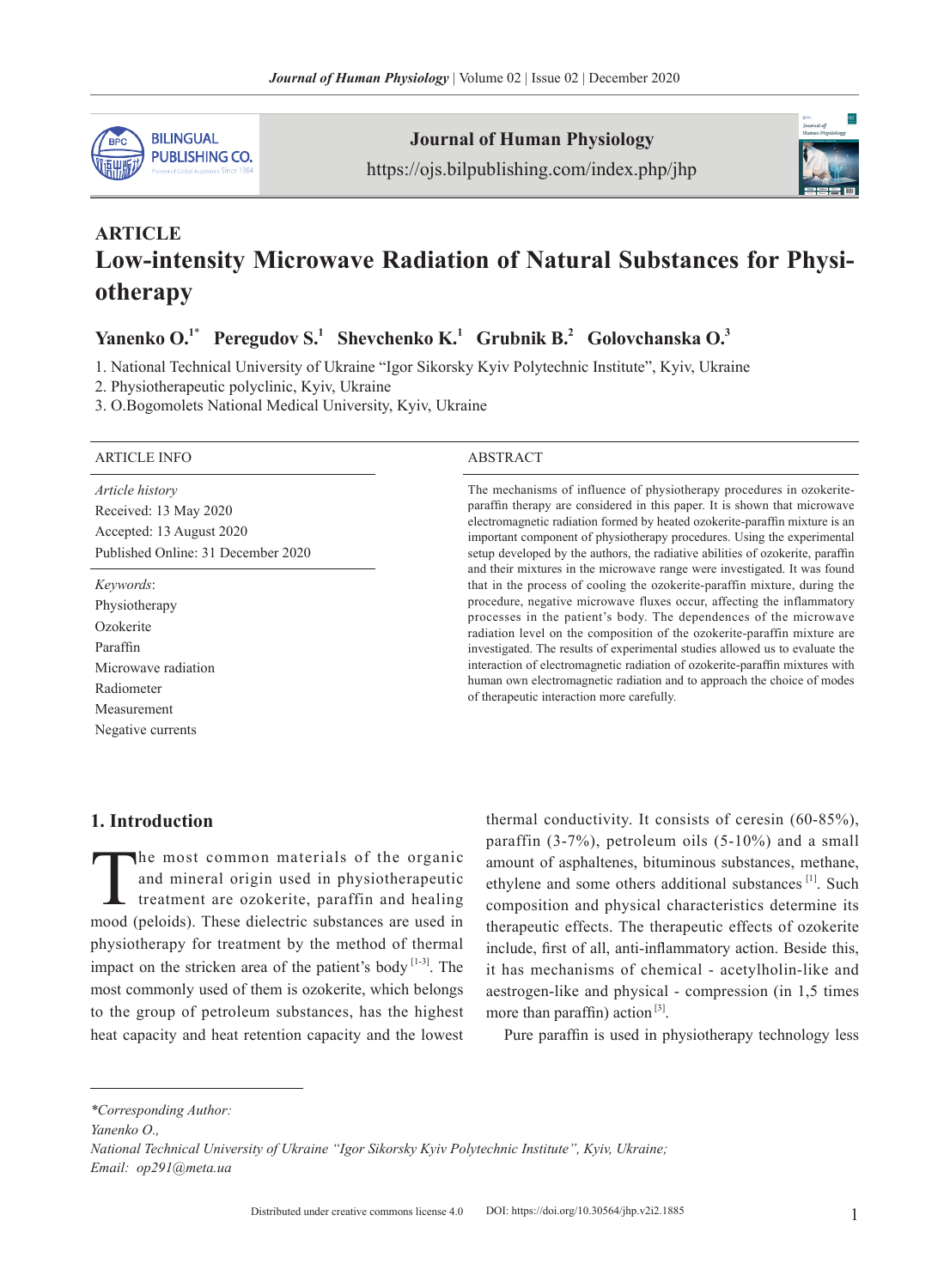commonly. Pure paraffin is a white anhydrous substance, which is also characterized by low thermal conductivity, high heat-retaining ability, but lack of chemical activity and is more plastic.

Usually, for physiotherapy procedures, combinations of these materials (ozokerite-paraffin mixtures) are used. In addition to the thermal action, such mixture has a mechanical effect, since cooling reduces it volume and thus way realize compression effect on the treatment site.

In addition, during these procedures the permeability of the skin increases, this leads to increased protein breakdown. As a consequence, the regeneration processes accelerate due to the effect of "irritation" [4].

There are three main factors which act in the treatment with ozokerite and paraffin on the patient's body both locally and at the level of the whole organism: thermal, mechanical and chemical; they act through the direct influence on the area of the body surface according to specialized literature<sup>[1-4]</sup>.

So, the specified influence during thermal treatment is realized by contact method. At the same time, it is known that when heating any dielectric material (physical body) weak noise electromagnetic signals of a wide frequency spectrum arise. Low-intensity electromagnetic radiation (EMR) of the radio and optical bands are used in various types of therapy: microwave (millimeter), low-level light therapy (LLLT) and others  $[5-7]$ , for influence on the biologically active points and individual skin areas of patients in order to regulate (change) the condition of the human body. The main frequency range of the medical equipment of the microwave band is in the range of 30- 120 GHz, and the wavelength range of optical radiation is 280-760 nm [7-10].

Thus, it should be expected that the overall therapeutic effect will be due to both thermal and microwave factors, and therefore a more in-depth study of the spectral composition and other characteristics of EMR of the materials used in physiotherapy, particularly, in ozokeriteparaffin therapy, is relevant task.

The purpose of this work was to conduct an experimental study of the characteristics of microwave radiation of ozokerite and paraffin, as well as their mixture, which is a concomitant factor in performing appropriate physiotherapy procedures. This factor, as a rule, is not taken into account, but can significantly affect the functional state of the body (see, for example  $[5,9]$ ). Therefore, it is advisable to determine the level of own EMR of the indicated materials, first of all, in the millimeter wavelength range, to take into account its influence during physiotherapy procedures.

# **2. Theoretical Information and Basics of the Study**

The exchange of thermal energy between the surfaces of the applicator of the ozokerite-paraffin mixture and the patient's skin is performed due to the thermal conductivity process described by the Fourier law

$$
P_T = \lambda \operatorname{grad} T \cdot \sigma_0 \tag{1}
$$

where *λ*- coefficient of thermal conductivity of a substance or biotissue; grad*T*- temperature gradient between the ozokerite paraffin applicator and the skin, а  $\sigma_0$ - the square of the applicator surface contacting with the skin.

It is known that any heated physical body emits electromagnetic waves over a wide frequency range. According to Planck's law, the distribution of the density of electromagnetic energy emitting by an element with a single body volume is described by the formula

$$
S(f,T) = \beta hf \left[ \frac{1}{\exp\left(hf/kT\right) - 1} + \frac{1}{2} \right] \tag{2}
$$
  
where  $k=1,38 \cdot 10^{-23}$  J/K - Boltzmann constant;

 $h=6,63\cdot10^{-34}$  J⋅s - Planck constant; *T*- body temperature; *f*- radiation frequency; *β* - the emissivity of the object coefficient (for a completely black body  $\beta$  =1).

Since the radiation of the millimeter part of the microwave range  $[7,9,10]$ , in relation to which the ratio is performed  $hv\Box kT$ , has a significant effect on the state of a living organism, then formula (2) turns into the Nyquist formula

$$
s(f,T) = \beta kT \tag{3}
$$

Thus, taking into account (3), the radiometric receiver with the analysis band  $\triangle f$  *f* is able to capture (measure) the integral power of the EMR

$$
P = S(f,T) \triangle f = \beta kT \triangle f \tag{4}
$$

However, the coefficients of the emissivity of the applicator  $\beta_A$  and the bio-tissues  $\beta_H$  differ, and thus, there may be flows of the electromagnetic energy exchange between them, which can be defined as

$$
\Delta P = (\beta_H \beta_A) kT \Delta f \tag{5}
$$

With respect to the human body, realized flows can be positive (plus-energy) - when the applicator emits more than the skin of the patient, and negative (minus-energy), when on the contrary. These flows may cause additional therapeutic effects. Thus, negative EMR flows are able to attenuate the inflammatory process  $[11-13]$ , due to rob of excess energy which is intrinsic for inflamation.

It should be noted that the radiative ability of the ozokerite-paraffin applicator  $\beta_A$  is determined by the tangent of the dielectric loss angle tg  $\delta_A$  and the dielectric permeability  $\varepsilon_A$  of the temperature-dependent components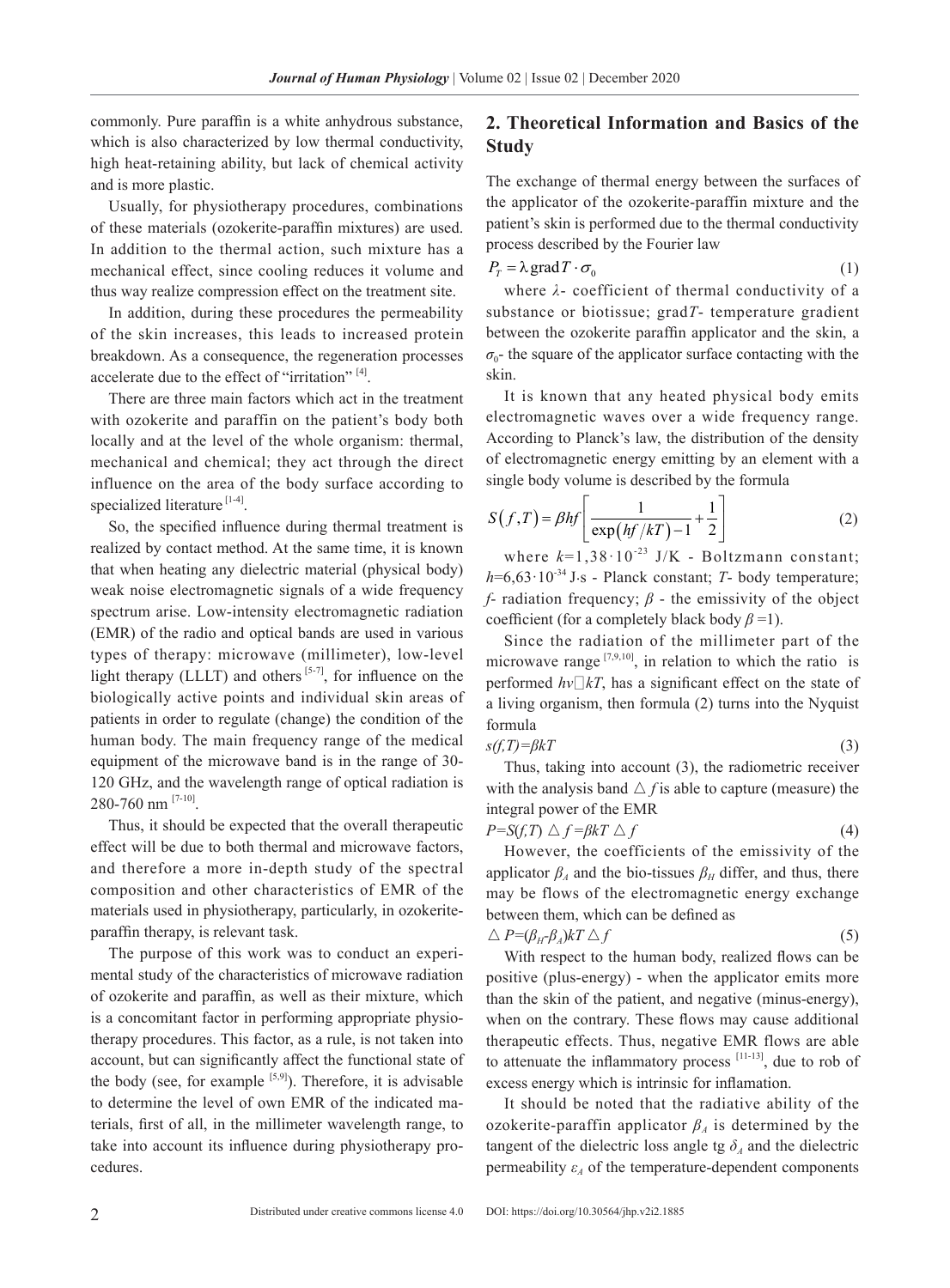of the mixture of ozokerite and paraffin. Thus, according to  $^{[14]}$ , with increasing temperature from 35 $^{\circ}$ C to 50 $^{\circ}$ C, the dielectric permeability of paraffin decreases from 2.2 to 1.9. At the same time, tangent of the dielectric loss angle increases from 0.0017 to 0.0040. The same dynamics is observed for ceresin (the main part of ozokerite): its dielectric constant reduce from 2.55 to 2.45 and tangent of the dielectric loss angle increase from 0.0008 to 0.0017. However, decrease of the dielectric permeability of paraffin is sharper, especially near  $+ 50^{\circ}$ C. In addition, it's necessary to take into account the frequency dependence of these characteristics, especially for the millimeter range EMR, both for physical materials and for biotissues (see, for example,  $[15]$ ). Thus, it is necessary to assume that the coefficient of radiative ability of the applicator is a function of two variables  $\beta_A(f,T)$ , and for the surface of the patient's skin - one variable  $\beta_H(T)$ Moreover, their temperature dependences differ. All this significantly complicates the theoretical analysis of the process under study. Thus, the radiative ability coefficient of the applicator in the microwave range is advisable to determine relatively to the skin surface of the patient by formula

 $\beta_A(f,T)=P_A(f,T)/P_H(f)$  (6)

where:  $P_A$ ,  $P_H$ - the integral radiation power, respectively, of the applicator and the surface of the human skin in the operating frequency band of the radiometer receiver.

Considering given the above, as well as the lack of literature data on the presence and level of the microwave component of the indicated materials, which has a significant impact on biological objects, the authors conducted experimental study of the radiative ability of ozokerite-paraffin mixture, taking into account the technological features of the treatment process.

## **3. Apparatus and Methods of Conducting the Research**

The materials most commonly used in physiotherapy ozokerite from the field of Borislav, Lviv region, Ukraine, producted by OJSC TD Ecomed. To study microwave parameters we used indicated specimens, as well as purified paraffin, from pharmacy packaging with the date of manufacturing January 2019.

The study of microwave parameters of the selected materials, taking into account the observed features of physical bodies during heating, was carried out according to the following method of their heating. The test material was placed in a cylindrical metal container with a base radius of 10 mm (which coincided with the

radius of the aperture of the horn receiving antenna) and a height of 12 mm. Initially, the container with tested material was heated in the TC-80M-2 thermostat to the required temperature in the range of 36-50°C, the value of which was automatically controlled to within  $\pm$  0.25 $\degree$ C. The heating temperature within these limits was also monitored by an alcohol thermometer. The samples were heated for 30 minutes after reaching the temperature of the experiment. The measurement of electromagnetic microwave radiation power of the indicated samples of materials was carried out by means of an experimental stand, the structural scheme of which is presented in Figure 1.

The experimental stand includes a highly sensitive radiometric system (MS) of the millimeter wavelength range and a heater with automatic temperature maintenance, consisting of: 1 power supply; 2 thermostat; 3 - attenuator; 4 - microwave signal conversion channels; 5 - measuring device (indicator); 6 - test material in the container; 7 - conical receiving antenna; 8 - metal plate of the thermostat; 9 - temperature control device on the plate of the thermostat 8.





The temperature on the plate of the thermostat heater 8, using the temperature regulator 9, was pre-set at the test temperature level of the thermostat (TS). Measurement of the temperature of the plate was performed using a contact thermometer of the digital voltmeter B7-27A. During measurements, the receiving antenna was placed directly next to the container.

#### **4. The Results of the Experimental Study**

During the study of microwave parameters of the materials were measured and evaluated:

(1) average level of radiation of the skin surface of the person (palms of the hands of two respondents);

(2) changes in the level of radiation during the reuse of ozokerite during the course of treatment with the addition of fresh material;

(3) radiation level of pure ozokerite and paraffin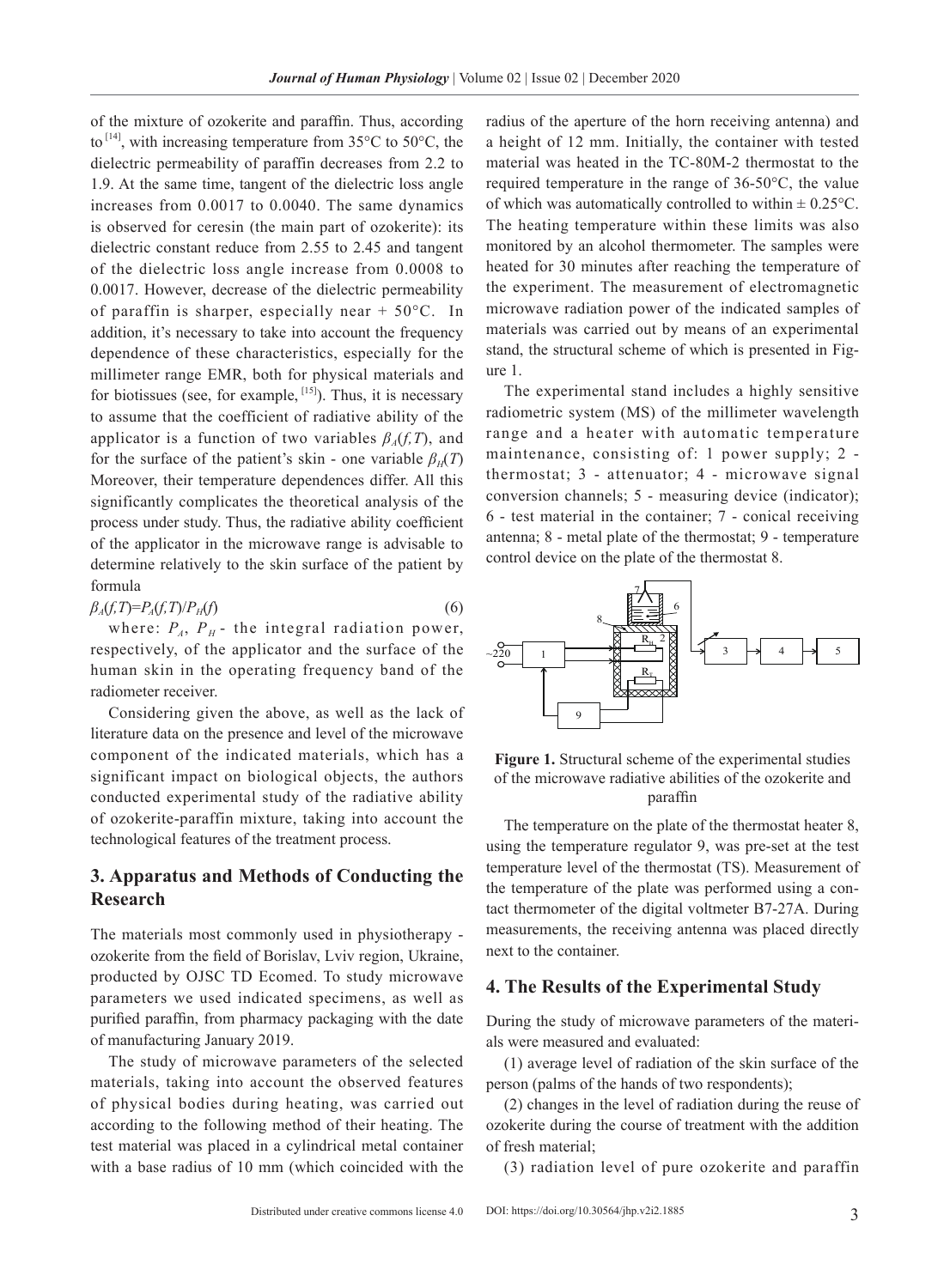at maximum therapeutic temperature of the materials  $(+50^{\circ}C)$ ;

(4) changes of the power level of EMR of the materials during their cooling;

(5) the power level of EMR of ozokerite depending on the percentage of paraffin impurities;

(6) comparison of the radiation level of materials with the average level of radiation of the human body.

Considering that ozokerite and paraffin are the components of natural oil deposits, the authors additionally carried out measurements of the level of radiation of the oil sample from the Oil field "Shpak Academician" of NJSC "Naftogaz" of Ukraine, which amounted to  $2.3 \cdot 10^{-13}$  W.

The average level of radiation power of the human palm surface (limited with antenna aperture area of 2cm<sup>2</sup>) of two respondents, measured by RS, was  $P<sub>H</sub>=(4,5\pm0,5)\cdot10^{-13}$  W in the analysis band frequency of 52±0,1 GHz or, taking into account the aperture area of the measuring antenna, was  $2,25 \cdot 10^{-13}$  W/cm<sup>2</sup>.

Typically, the recommended course of treatment is up to 10 procedures with adding of 25% fresh material before each session. Measurements of the selected samples during the treatment cycle did not reveal any significant changes in the parameters of EMR with the addition of fresh portions of ozokerite.

The distribution of the relative radiative power of the ozokerite-paraffin mixture with different percentages of paraffin impurities and the dynamic changes in the level of radiation of the materials during their cooling are presented in Figure 2.

The figure shows that negative flows  $(\beta_A/\beta_B<1)$  for a typical mixture (ozokerite - 90%, paraffin - 10%) can be realized for a temperature below 45°C. In addition, there is a certain "saturation effect" of the curves in the temperature range of 45-50°C. This can be explained by the peculiarities of the temperature dependences of the tangent of the dielectric loss angle (absorption of EMR) and the dielectric permeability of paraffin and ozokerite (ceresin).

On the one hand, the radiative power of the applicator is proportional to its absorption capacity (Kirchhoff's law) and should increase with increasing temperature. On the other hand, by changing the dielectric permeability, electromagnetic matching between the receiving antenna and the emitting material is disturbed and RS fixes a smaller power value.

The absolute values of the EMR level at the maximum therapeutic temperature of 50°C are shown in Table 1. They can see that the level of radiation of pure ozokerite at the maximum therapeutic temperature of the materials

 $(+50^{\circ}$ C) is  $5,1 \cdot 10^{13}$ W (or  $\approx 2,55 \cdot 10^{13}$ W/cm<sup>2</sup>) and is comparable with the EMR of the human body.



**Figure 2.** Dependence of relative radiative ability of ozokerite-paraffin mixture on temperature and paraffin content

|  | <b>Table 1.</b> The level of radiation and relative radiation abili- |  |  |
|--|----------------------------------------------------------------------|--|--|
|  | ty for the rapeutic temperature $+50^{\circ}$ C                      |  |  |

|                   | <b>Material</b> | $P, 10^{-13}$ W | $\pmb{\beta}_\text{\tiny A}$<br>$\overline{\overline{\beta_{\scriptscriptstyle H}}}$ |  |
|-------------------|-----------------|-----------------|--------------------------------------------------------------------------------------|--|
| Mixture $(\% )$ : |                 |                 |                                                                                      |  |
| ozokerite         | paraffin        |                 |                                                                                      |  |
| 100               | $\theta$        | 5,1             | 1,10                                                                                 |  |
| 90                | 10              | 4,5             | 0,90                                                                                 |  |
| 80                | 20              | 2,9             | 0,78                                                                                 |  |
| 70                | 30              | 2,4             | 0,59                                                                                 |  |
| 60                | 40              | 1,8             | 0,45                                                                                 |  |
| $\mathbf{0}$      | 100             | 0,7             | 0,15                                                                                 |  |
|                   | Oil             | 2,3             | 0,51                                                                                 |  |
| Human (palm)      |                 | 4,5             | 1                                                                                    |  |

The EMR level of pure paraffin at this temperature reaches only  $0.71 \cdot 10^{-13}$ W, which is much lower than in humans and can cause forming negative EMR flow. The intensity of such a stream increases with its percentage content grows in a mixture with ozokerite.

## **5. Conclusions**

(1) Thus, as experimental studies show, the materials used in ozokerite-paraffin physiotherapy, form lowintensity electromagnetic radiation, which along with the thermal action affect the body of the patient.

(2) The pure ozokerite applicator at the maximum temperature of +50°C forms a low-intensity positive flow of EMR. Lowering the temperature of the applicator to